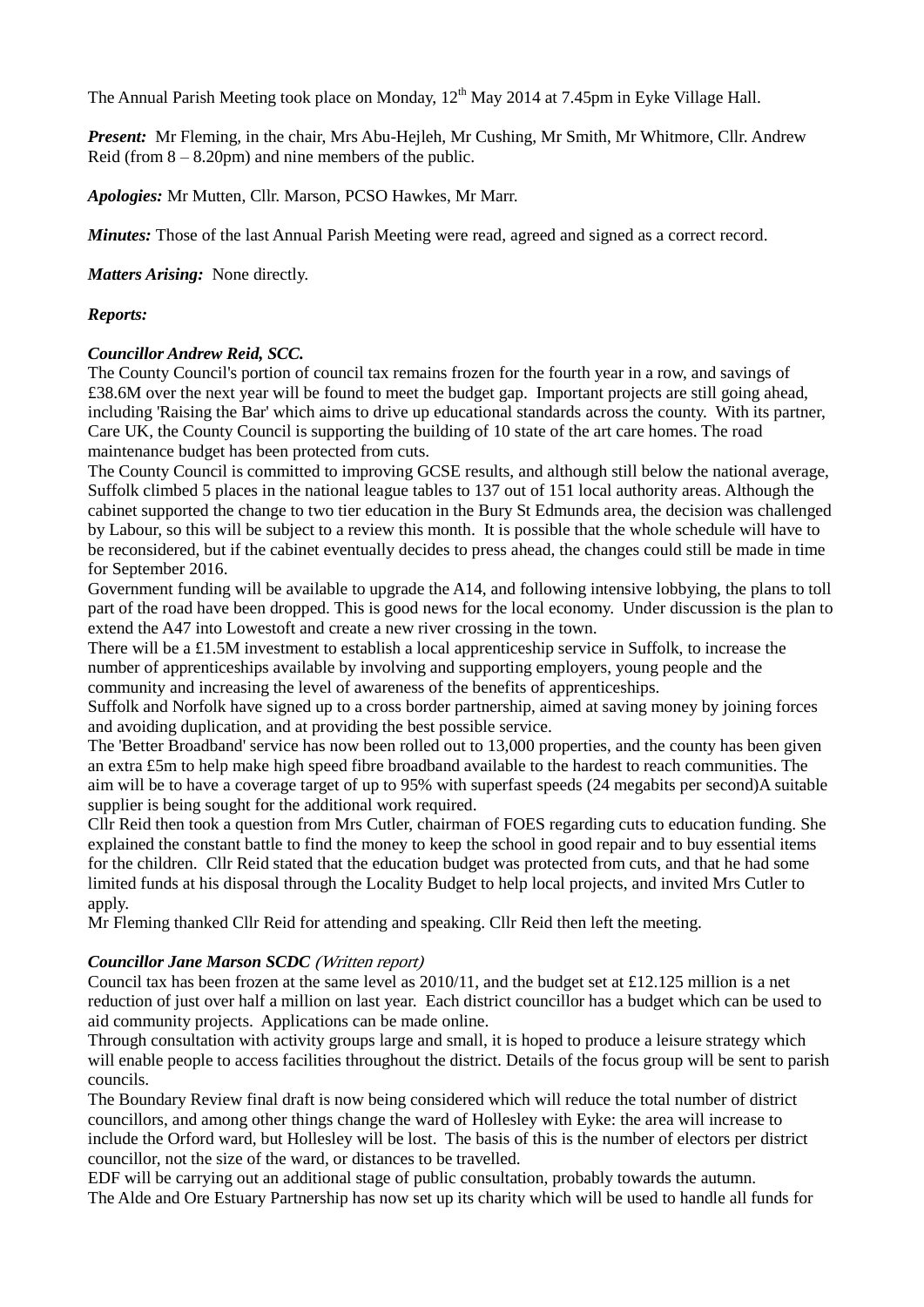use of flood defence maintenance and improvements. Suffolk Coastal will support the delivery of the new government grant scheme Repair and Renew which offers up to £5000 for works which improve a property's resilience or resistance to flooding, by paying up front for the work carried out by an approved contractor, before claiming the cost back from the government.

Suffolk Waste Partnership's Plastics – Know Your Place Campaign has been shortlisted in the Best Local Authority Recycling Initiative category at this year's Awards for Excellence in Recycling and Waste Management.

There has been concern about the flying part of the Bentwaters Application. For clarification: flying (which means taking off and landing) at the site shall be limited to one annual air show and 480 flights (or 960 movements) annually and no more that 20 flights (or 40 movements) in any one week which are not part of an air display, unless otherwise agreed in writing by the lpa. This level of flying has been the same over the last few years and this is a regularisation of the whole planning permission at Bentwaters.

# *Woodbridge and District SNT* (Written report from PCSO Hawkes)

There have been 9 reported crimes since 12.5.13: 3 thefts from the shop, 3 other thefts, one from an employee, a public order offence and a common assault. This is low in comparison with places such as Wickham Market, Ufford and Otley, but higher than Bredfield, Dallinghoo, Debach, Burgh and Boulge.The current SNT priorities are to increase road safety by reducing speeding through Ufford on the B1436, and to tackle anti social behaviour including vehicle nuisance in Rendlesham and Otley.

The next priority setting meeting will be on Wednesday,  $30<sup>th</sup>$  July at 7pm in the Seminar Room at the Lindos Centre in Melton.

Villagers are advised that there has been an increase in burglaries in the surrounding villages, and are asked to remain vigilant and report any suspicious activity. Car crime is also an issue, so last minute checks are advised when leaving your car.

# *Neighbourhood Watch* (Written Report from Mrs Macfarlane and Mrs Watson.)

It has been another quiet year.

A Police Community meeting was attended about ongoing matters of interest in the surrounding area to get an update on the latest situations. It was interesting to hear about problems other villages are facing. There were no matters of concern in Eyke at the time.

Regualr updates of local crimes are received from the SNT, and any relevant information is passed on through the village newsletter, which goes to every household.

Households are encouraged to sign up to Police Direct, to keep abreast of latest information.

# *Eyke Charities.*

Mr Sutch presented this report.

The charity continues to exist for the benefit of pupils at Eyke Primary School, Eyke widows and widowers, Eyke residents over 80, and All Saints Church, Eyke

The income this year was £289.04, the expenditure was £231.46 and the assets are £7,791.81

The income derived from investment dividends – funds managed by the Churches, Charities and Local Authorities Association.

£130 was donated to Eyke widows and widowers, and Eyke residents over the age of 80 and £101.46 paid for books for Eyke Primary School leavers.

The charity trustees last met on 19.3.14, and will meet again on 19.11.14.

# *Eyke CEVC Primary School.*

Mrs Scurrell, headteacher, who has been in post since September 2013, presented this report. There are currently 130 pupils on the roll, and this figure should remain stable next year – 2014/15, but numbers could decrease the following year as Rendlesham increase their admission numbers. The aim is to make Eyke the school of choice for parents, and any ideas or offers of help from the parish council to promote it as the first class educational establishment it is would be welcome. It is an important resource for the community and should be valued and invested in.

There are 7 teaching staff, including 3 part time, and 7 support staff. The 4 midday supervisors all live locally and the two cooks who job share both live in the village.

There is a close relationship with Little Leaders Pre-School, who use the school facilities such as the pool, playground and hall. Most children move from the Pre-school to the School, and the relationship helps to ensure a smooth transition.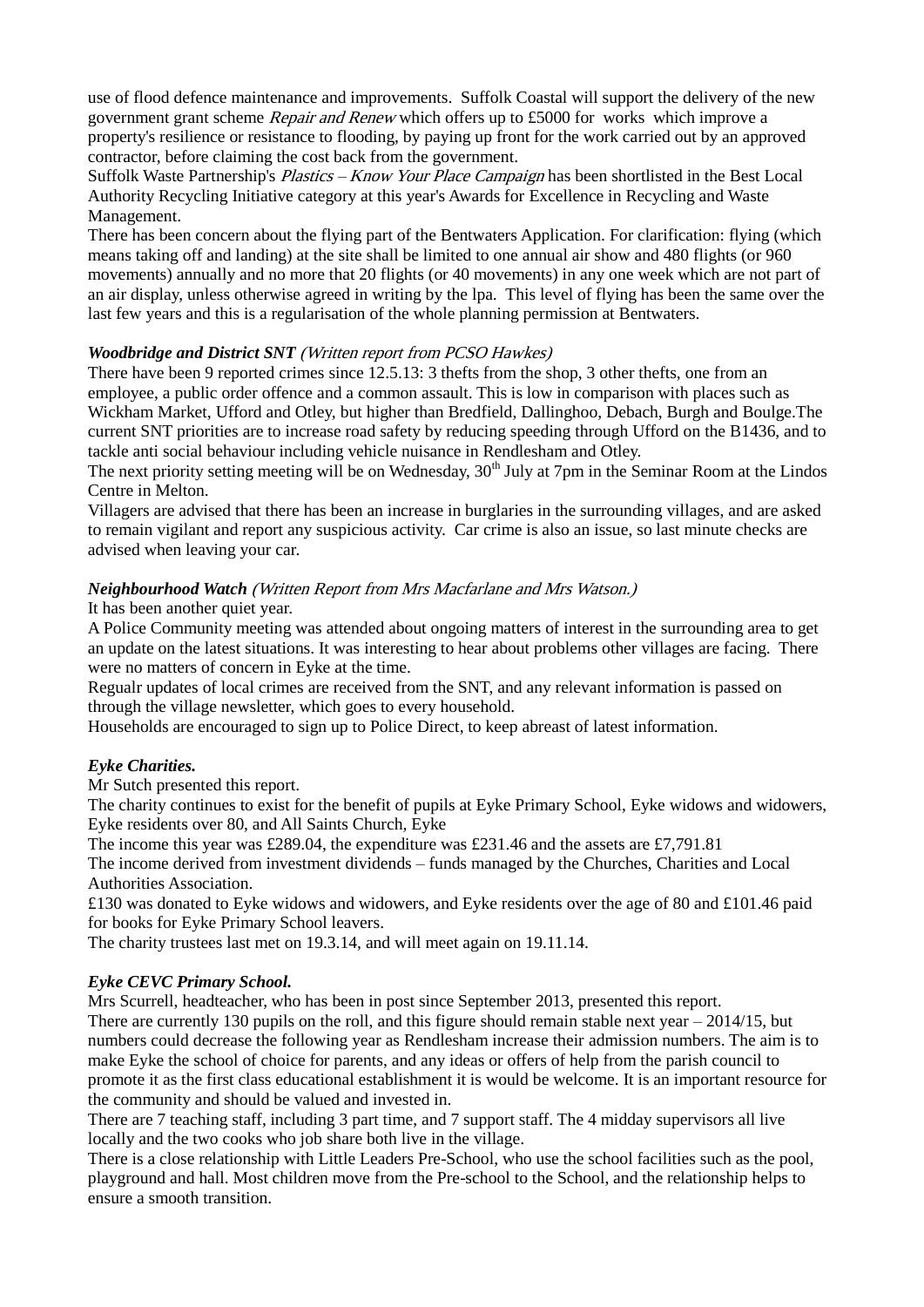The church is used regularly for collective worship and thanks are due to Rev Janice Leaver for leading the worship, and also for her contribution as a Foundation Governor. Thanks also go to Mr Mike Fisher, for ensuring that the church is unlocked and warm for the children.

Mrs Helen Smith and Mrs Sandy Sutch are both regular helpers at school: Mrs Smith with a lunchtime Bible Club, and by playing the piano for worship and for the school choir, and Mrs Sutch as a governor, and as a helper on school trips. Volunteers are warmly welcomed.

The curriculum is topic based, with English skills taught discretely and then used across the curriculum. The topic is 'kicked off' using a 'hook', such as a visit to a place, or a visitor to the school, or the children's own experiences, and topics covered have included Fire! Fire! with a visit to Ipswich Fire Station, Invaders and Settlers - History off the page Viking Day, Eyke and Beyond – a walk around the village, Weather – a visit from a real-life Arctic explorer, amongst others. The topic themes change every two to three weeks. Children learn best when there is joined up thinking in their learning, based on real experience, so this style of teaching will continue when the new primary National Curriculum is introduced in September. There will also be reforms in September to the provision of Special Educational Needs within education. Eyke is working closely with other schools in the Farlingaye pyramid and Kesgrave cluster to deliver the best education and learning experience to children whatever their starting point.

The learning environment enhances the whole learning experience, and a programme of reorganisation and refurbishment has begun. Class 3 has now moved from the portacabin into what was the library, which was achieved with minimal disruption to the children, and with the help of the whole team including governors, who painted walls, moved desks, chairs, books and other resources. There will be further changes over the summer holidays to relocate EYFS, the staffroom and the headteacher's office. Visitors are welcome. Thanks go to Eyke Charities for the Year 6 leavers' books, and it is hoped that the 14 leaving this year will also receive a gift.

The plans for the car park have been shelved, as it would divert too much money from funds vital to the children's education. The Governing Body was in full support of this.

### *Friends Of Eyke School*

Mrs Cutler, the chairman, reported a very busy year of fund raising and activities for the children. FOES has provided a playhouse, ball wall, basketball and playtime equipment, as well as easter eggs, and £3 is paid towards each school trip for each child. There is always a 'shopping list' of items to be provided, and contributions to be made to the various clubs in the school. Next on the list is the provision of an outdoor teaching area.

In order to raise the necessary funds, there have been quizzes, the Christmas Fair, and the forthcoming Summer Fair on 4<sup>th</sup> July, as well as bingo, and discos. A contribution from Eyke Parish Council would be very welcome.

Thanks go to Swanns Nursery, the Elephant and Castle, Mr & Mrs Shaw and Mr and Mrs Brigginshaw, who have all been very supportive.

#### *Eyke and Rendlesham Village Hall.*

Mr Fisher reported that the hall has had regular use by the Parish Council, the Over 50's Club for meetings, jumble sales and their annual Christmas Party, the PCC for the Harvest Festival and Lent Suppers. There have also been other private parties, salsa dancing lessons and recently rehearsals by a newly formed choir. A full electrical survey has been undertaken for insurance purposes, and work carried out costing £782.14. The future management of the hall by the Parish Council is still in question, pending determination of title. A copy of the accounts is available for inspection.

Mr Fisher thanked all those who use the hall for keeping it in reasonable condition, and special thanks were given to Mr Whitmore, who continues to keep the outside free of weeds and litter.

On another matter, the Suffolk Local History Society have asked the someone is found to act as Village Recorder. As this was at the end of 2013, Mr Fisher accepted the challenge and produced a diary of events for the year. A second report, giving a short account of the annual activities of the various groups within the village was also requested and created, with the exception of the parish council, and Mr Fisher asked that in the future the parish council provides a short report of items discussed and agreed upon, and that copies of both reports are kept with the minutes of the Annual Parish Meeting.

#### *Recreation Ground.*

Mr Whitmore gave this report. In general, matters continue as usual: the moles and rabbits are still active; doggy bins are in place so dog walkers can clear up after their pets, which some do and some do not.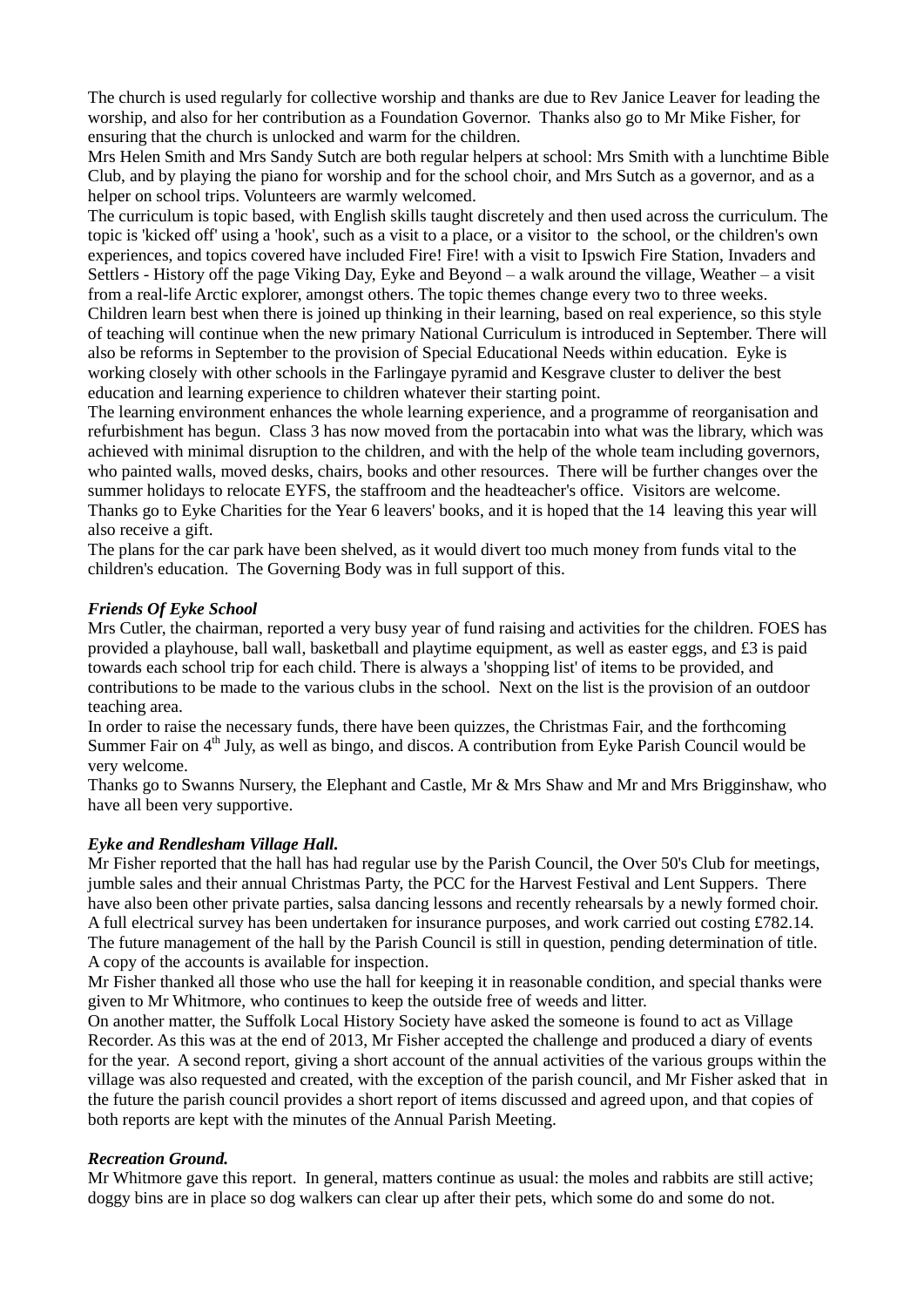Repairs have been made to the chestnut fencing, which was vandalised, and a great deal of litter has been cleared up. Fly-tipping has been a problem, and there have been various fires. The regular weekly check continues to be useful.

A substantial oak tree was blown down in the storms of late October 2013. Within hours the main trunk and large branches had disappeared, which saved the Parish Council the expense of dealing with it, and hopefully brought some good to the person who removed it.

Thanks go to Mr Fleming for the cutting the main area of the recreation ground once again.

### *Millennium Group.*

Mrs Pooley reported that 2013 was a quiet year following the Over 60's lunch in April. Although the intention was to organise a further event, the year slipped past and it was Christmas. The group did put up the tree outside the church, again with thanks to Swann's Nursery, who donated it, and had fun with the decorated tree inside the church for the Tree Festival. The theme was Christmas Number One Hits, which provided many familiar songs – and a few surprises too. The group hopes to be more active this year, and would welcome suggestions - and volunteers.

### *Eyke Pre-School – Little Leaders Childcare*

Mrs Ali thanked the parish council for the opportunity to come and give an update. Finally, the lease is nearly ready. The numbers of children are dropping, and great efforts are going into advertising the Pre-School. Three and a half thousand leaflets have been delivered, there is a new sign and an upgreaded website. The patio area has been fenced in. The aim is to make learning fun for the children, and they have enjoyed den building, with leaves etc from the rec, as well as all the other regular activities. Fund raising still continues, and the 'toddle waddle' was much enjoyed.

# *Inside Eyke* (Written report from Mr Tim Marr, Editor)

The magazine continues to soldier on with a mixture of serious and not so serious articles. There was no Winter issue as Mr Marr was away for an extended period, and although the idea of a special children's edition was suggested, not enough material was forthcoming. It is, however, a good idea and one which will be returned to. The Spring issue has already been delivered.

Many people say how much they enjoy it, but most seem reluctant to put pen to paper, and currently a small band of helpers contribute about three quarters of the content of each issue. Any ideas or suggestions would be welcomed. What is needed is anything which comes genuinely from Eyke people, their thoughts, memories and experiences.

The magazine is very high quality and professionally produced, and it costs nothing. The aim is to keep it that way, but to move towards more colour photographs, whose impact is immeasurably greater than black and white. It is hoped that when the need arises, the Parish Council will be able to contribute. We think a village magazine is a vital, tangible touchstone of village spirit, and a genuine contributor to community cohesion.

#### *Hedges and Woodlands Protection Conference.* (Written Report from Judy Clements, Tree Warden for Eyke, unable to attend in person because of a broken bone in her foot)

This meeting was held at Rendham Village Hall on Saturday,  $10^{th}$  May 2104 and organised by SCDC. The tree warden scheme was instigated in the the wake of the great storm of 1987, in order to monitor the lives of mature, broad leafed trees with the parishes. There are major problems, such as Oak Decline, Horse Chestnut leaf miner and now Ash Dieback, which was identified in the UK in 2012, with incidences of infection dramatically increasing since that time, and is worst in Norfolk, Suffolk and Kent. There are thought to be 1.6 billion ash trees in the UK, making it the third most commonly recorded tree, many more than there were elms in the 1970's.

This meeting was to inform interested parties about Ash Tree Dieback, and the problems created by the removal and flailing of hedgerows. It was lively, informative and well attended.

Mrs Clements aims to assess and photograph as many ash trees as possible within the next few months, and record those showing signs of disease. In the autumn, she aims to begin a programme of replanting, hopefully involving the children of Eyke School in the propogation of seeds, such as acorns, chestnuts and haws, with a view to replanting over the next 5 years, and to prepare for a 'post ash' Suffolk. She also would like to talk to farmers about replanting broad leaved trees in the hedgerows, as well as leaving sections of hedgerow in a more wild state to assist wildlife and to allow new saplings to grow.

There will be a further report when her plans are better formulated.